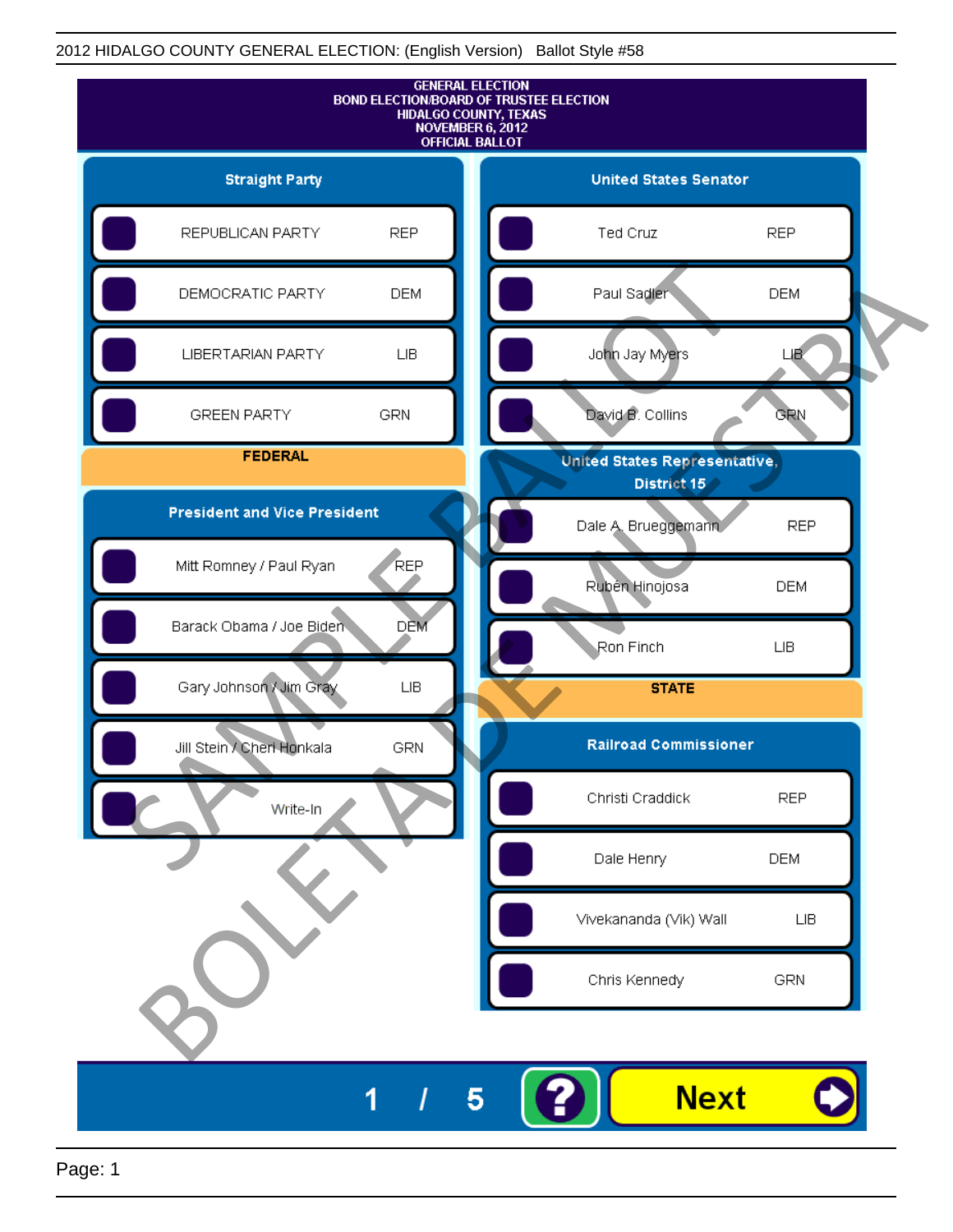### 2012 HIDALGO COUNTY GENERAL ELECTION: (English Version) Ballot Style #58

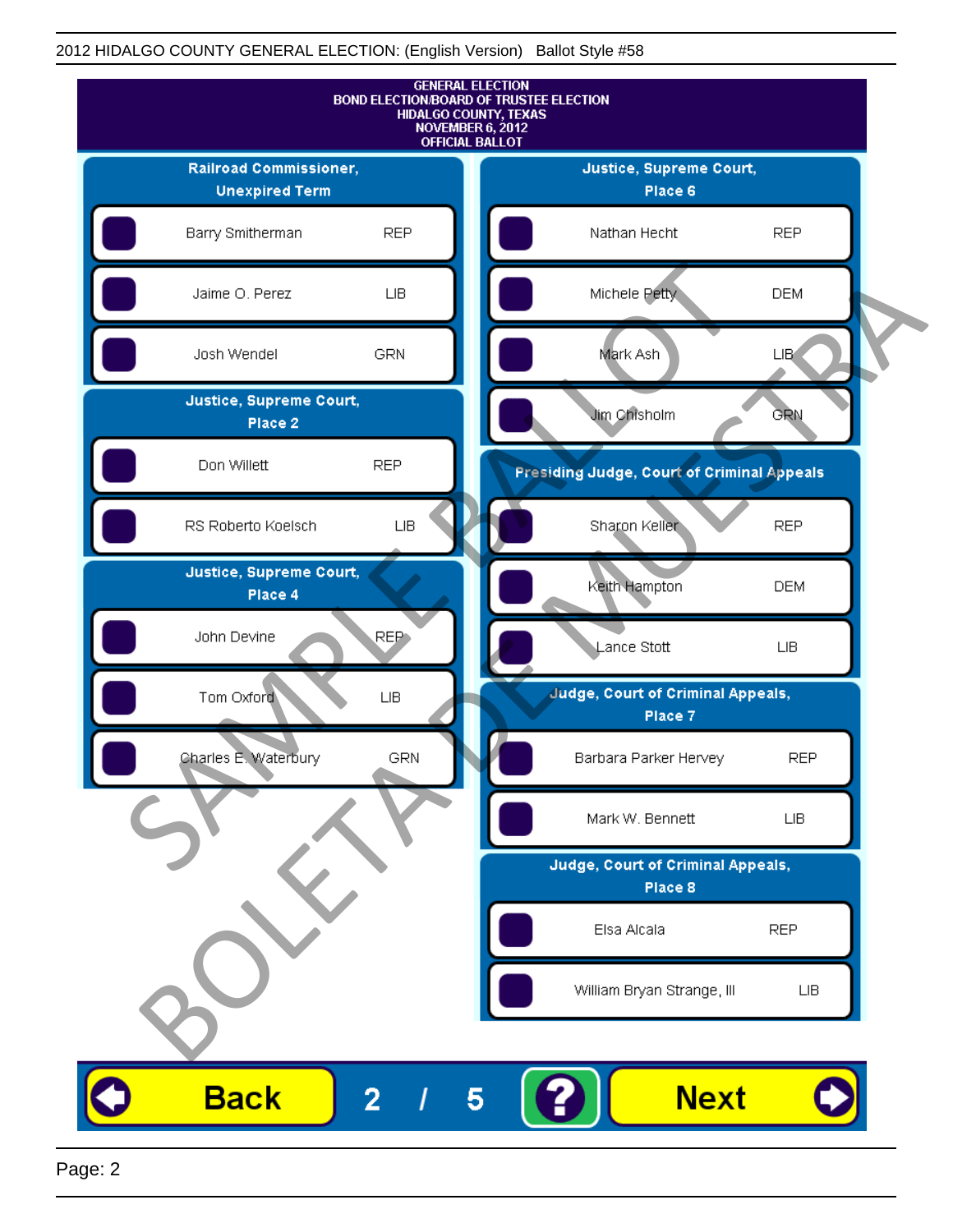### 2012 HIDALGO COUNTY GENERAL ELECTION: (English Version) Ballot Style #58



Page: 3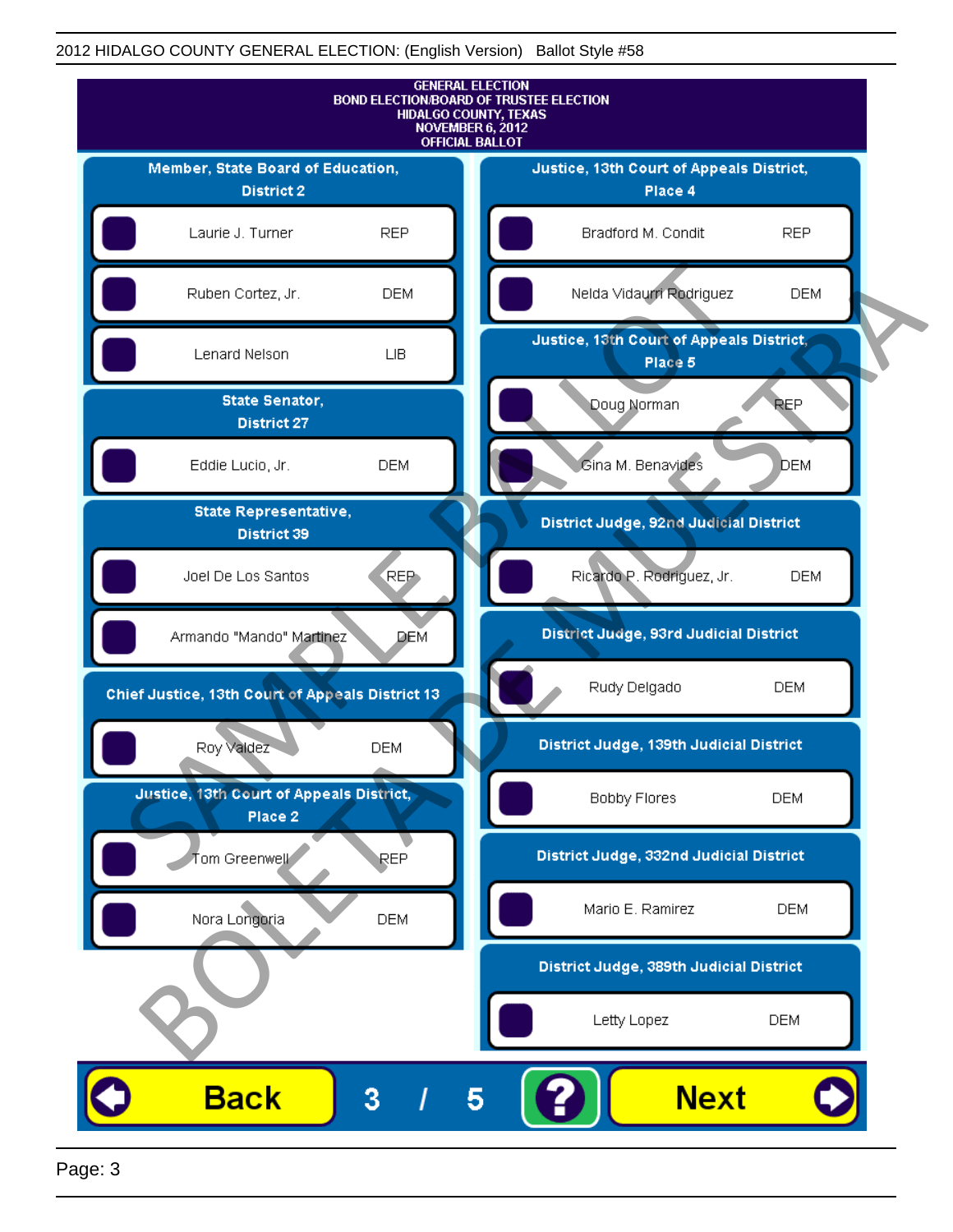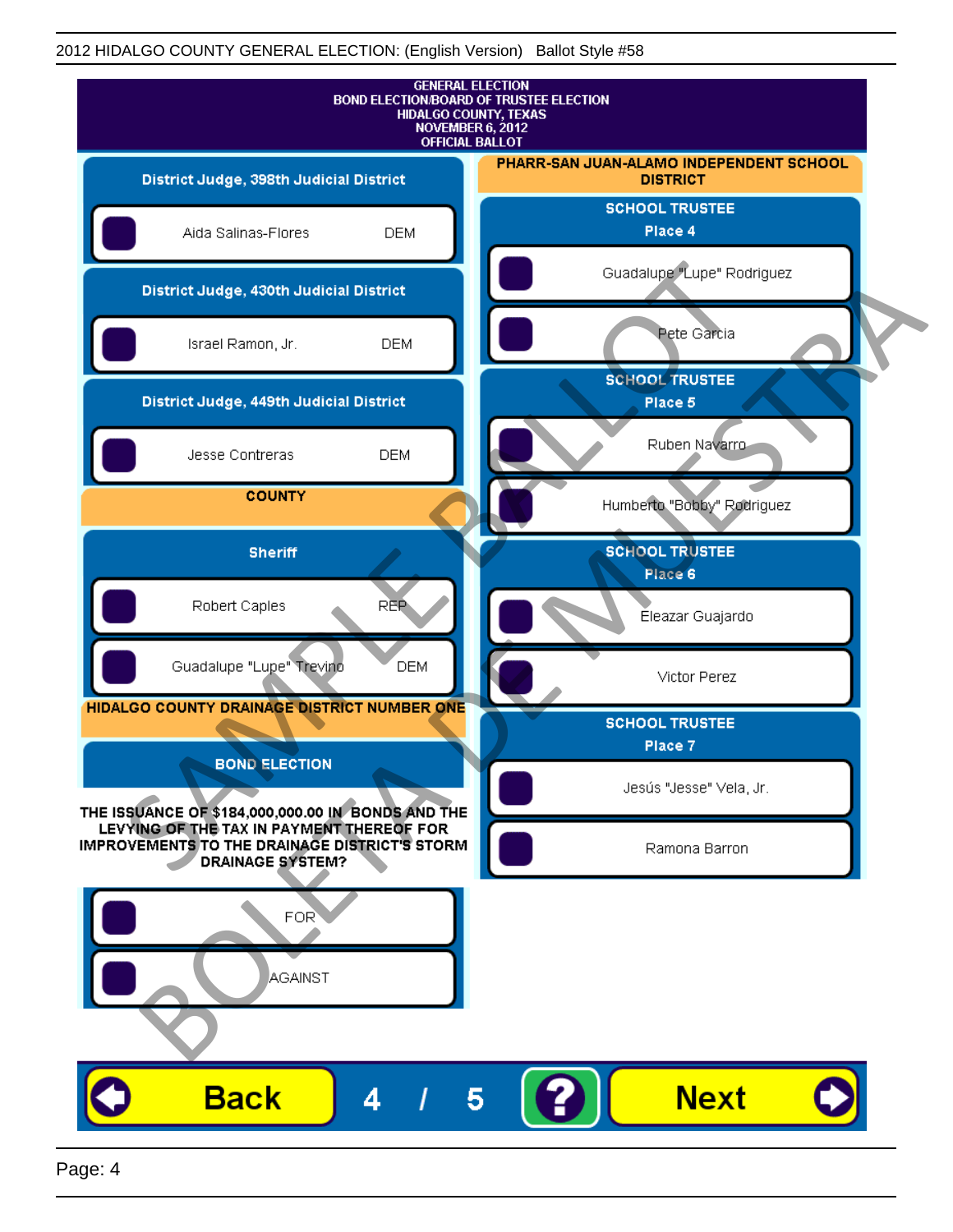# **GENERAL ELECTION** BOND ELECTION/BOARD OF TRUSTEE ELECTION<br>HIDALGO COUNTY, TEXAS<br>NOVEMBER 6, 2012<br>OFFICIAL BALLOT

Review

#### UNOPPOSED CANDIDATES DECLARED ELECTED

Judge, County Court at Law No. 7 Sergio Valdez (DEM)

County Tax Assessor-Collector

Fall Paul Visitera, Precinct No. 1<br>
County Commissioner, Precinct No. 1<br>
SAC. Cutellar JF: (DEM)<br>
County Commissioner, Precinct No. 2<br>
Ulattice of the Peace, Precinct No. 2 Place 1<br>
Counter M. "Bobby" Contrers (DEM)<br>
Ulatt County Commissioner, Precinct No. 1<br>
Accounts: A County Commissioner, Precinct No. 3<br>
Use of the Peace, Precinct No. 1<br>
Siste of the Peace, Precinct No. 1<br>
There is a control of the County Commission (DEM)<br>
There is a cont

**Back** 

5

5

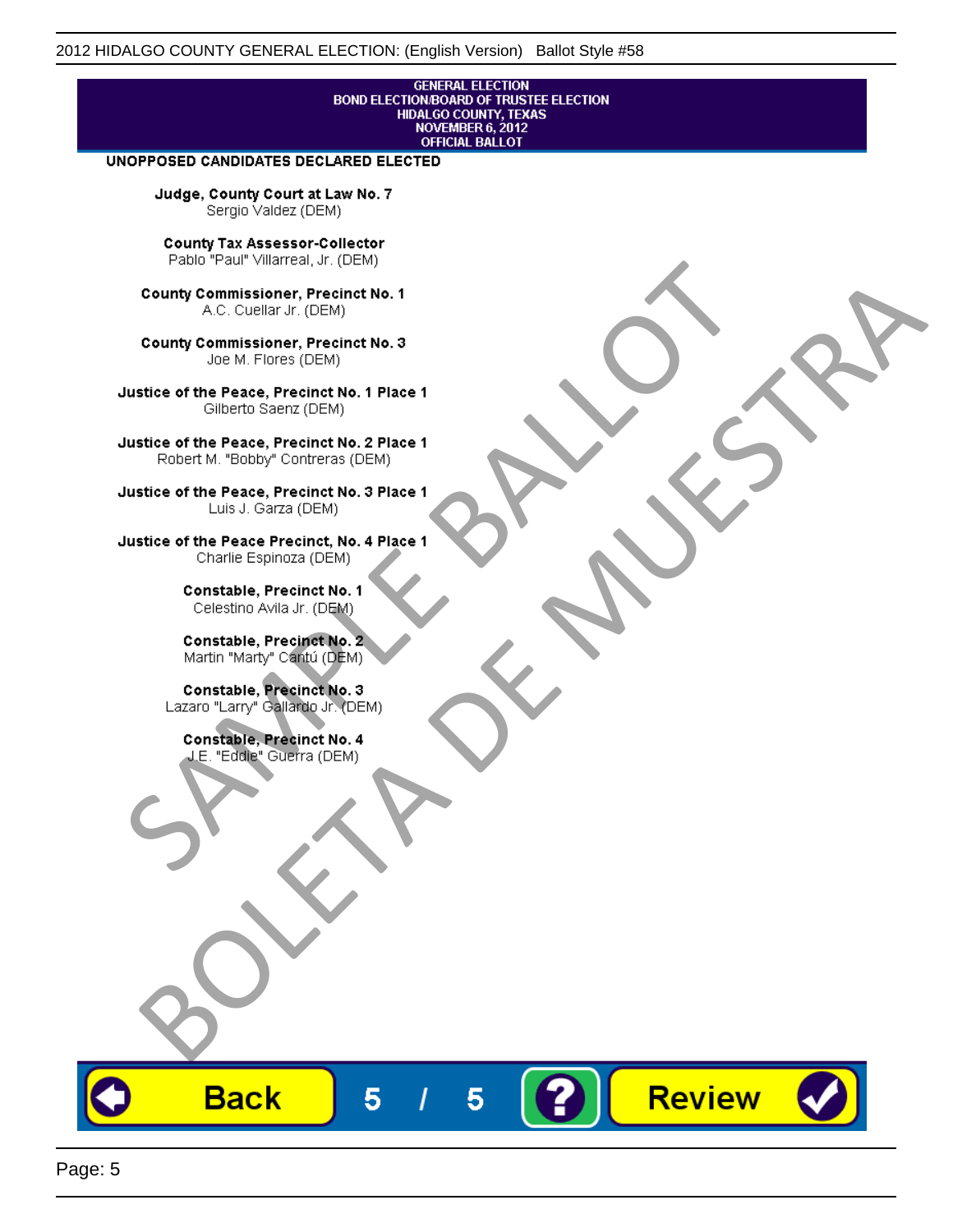## **Summary Ballot Instructions**

Press the candidate name or contest title to return to a contest.

Vote button will light up when

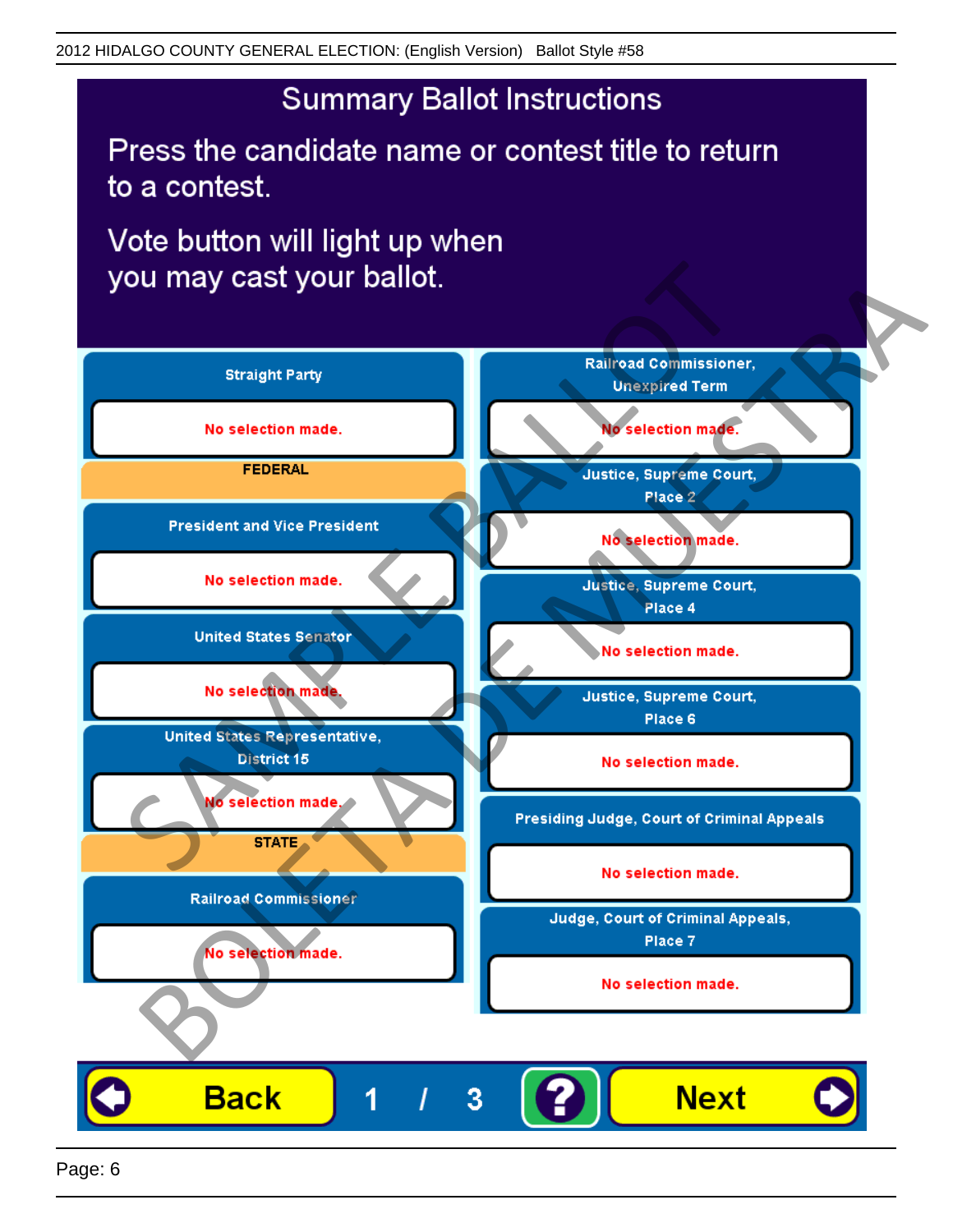## **Summary Ballot Instructions**

Press the candidate name or contest title to return to a contest.

Vote button will light up when